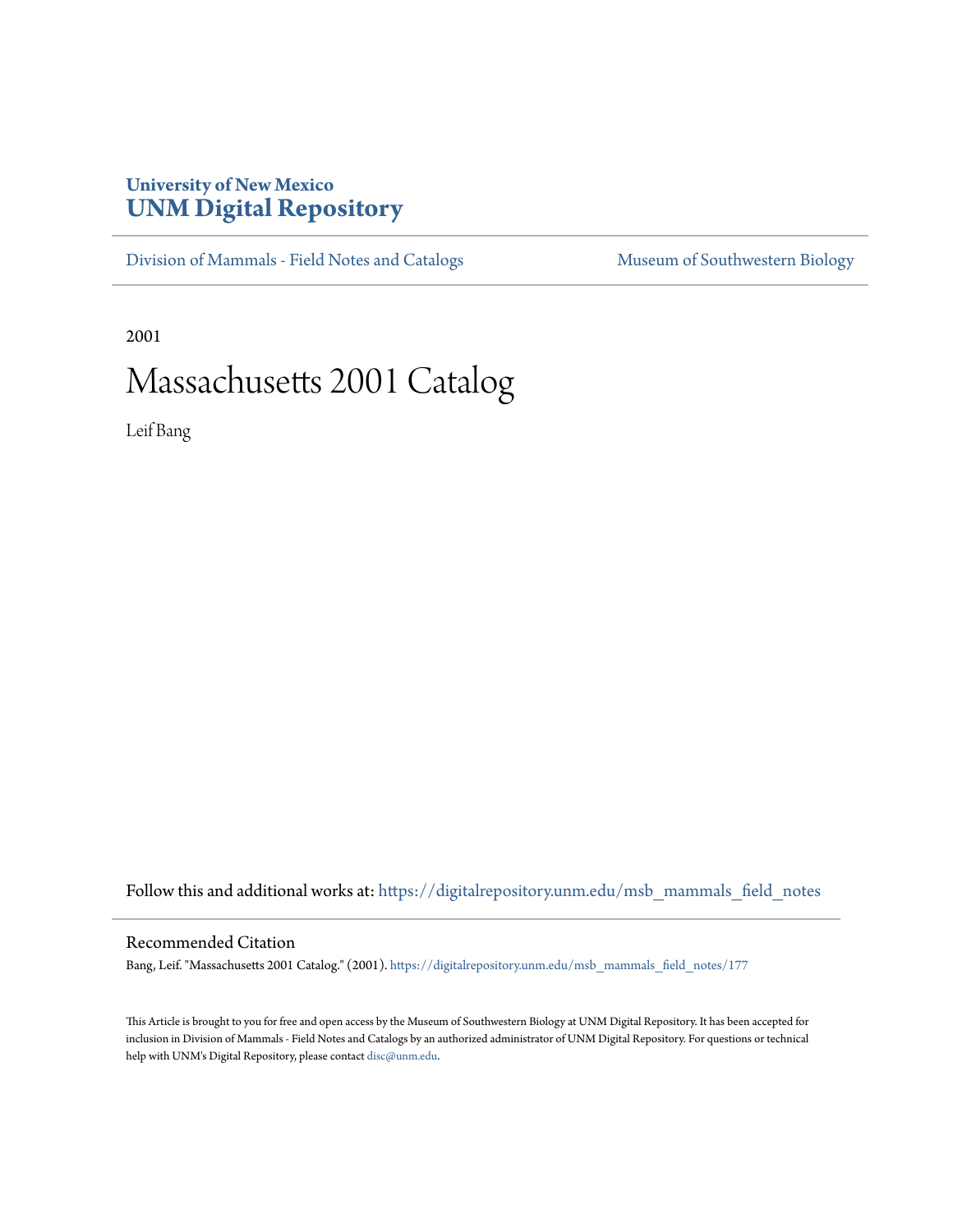LEIF B BANG

USA: Massachusetts; Norfolk County, Baston, Zoo New England Canis lupus baileyi 7  $12408 - 383 - 234 - 1105XK_9$ Skull, Skel., Skeletal Muscle NK# 103338, Acc#2001-863 when received.<br>Specimen was eviscerated. Upper incisors were worn to gumline. Brain had been previously removed. Pelt was slipping.

I

GS